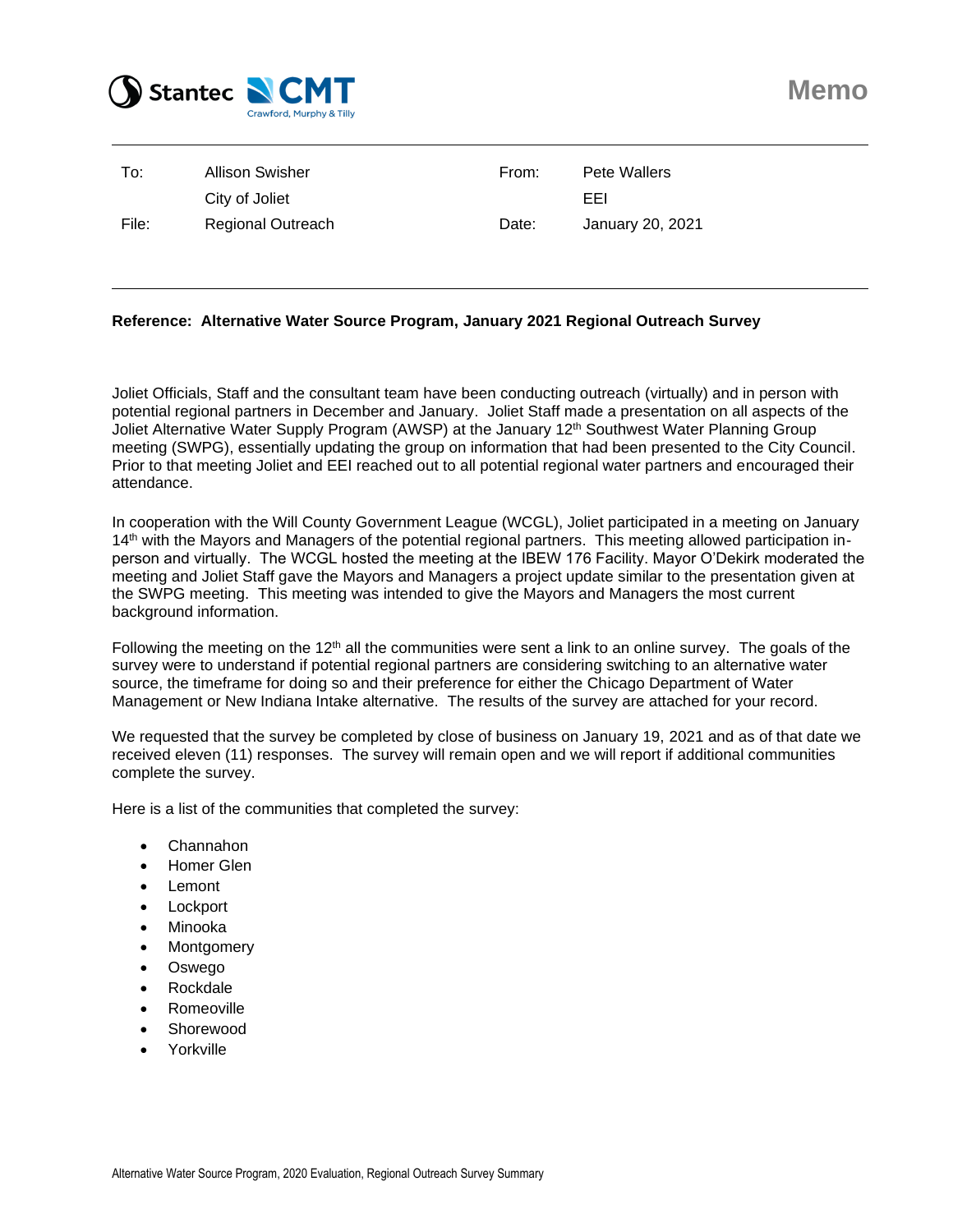

### **Constant Contact Survey Results**

**Survey Name:** Joliet Alternative Water Supply Community Survey **Response Status:** Partial & Completed **Filter:** None 1/21/2021 12:39 PM CST

 $\frac{1}{1}$ . Please enter the information indicated below.

| <b>Answers</b>           | <b>Number of Response(s)</b> |
|--------------------------|------------------------------|
| <b>First Name</b>        | 11                           |
| Last Name                | 11                           |
| Job Title                | 11                           |
| Email Address            | 11                           |
| <b>Municipality Name</b> | 11                           |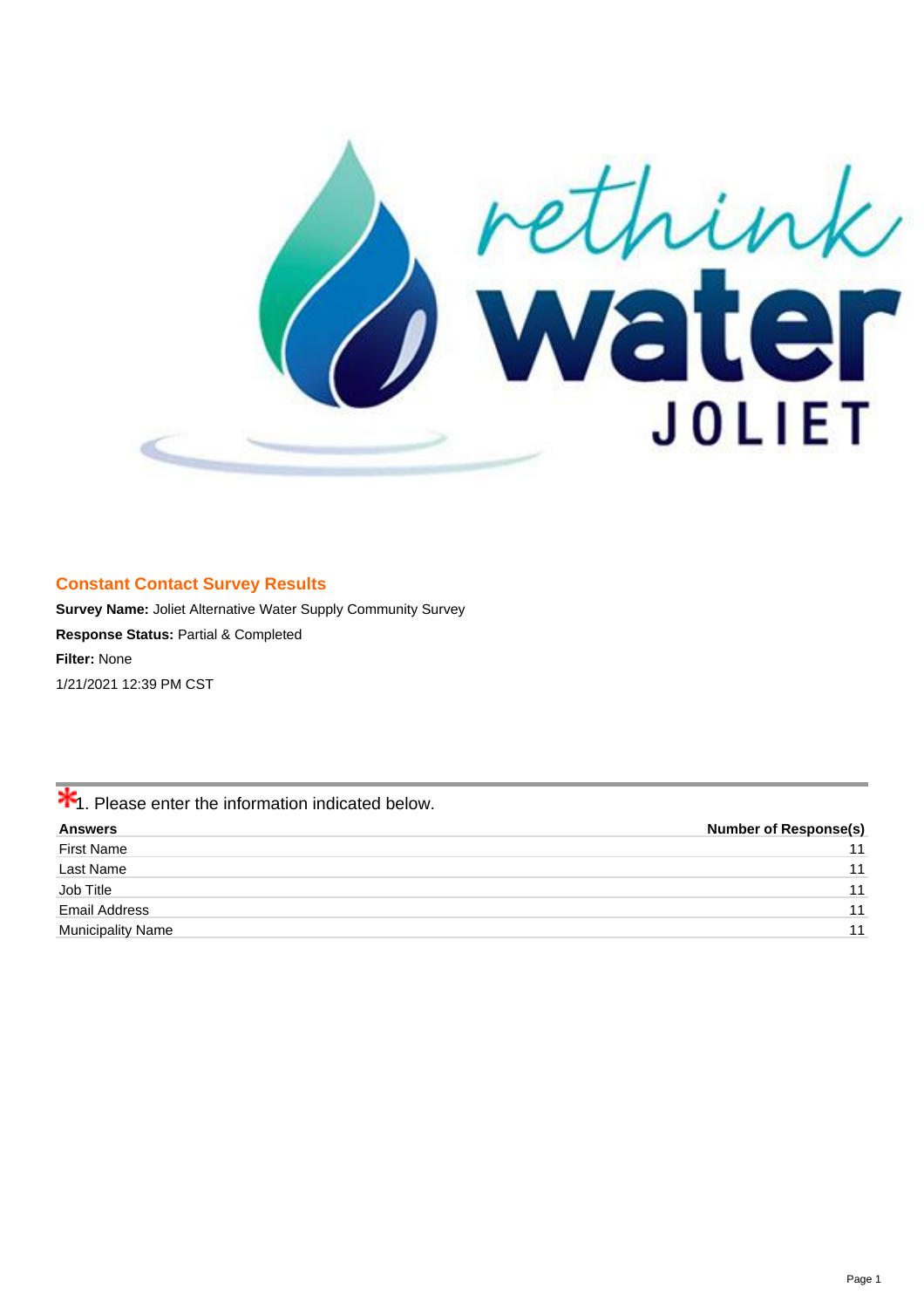## 2. Do you believe that your community

needs an alternative water supply?

| Answer         | $0\%$ | 100%          | Number of<br>Response(s) | Response<br>Ratio |
|----------------|-------|---------------|--------------------------|-------------------|
| Yes            |       |               | 10                       | 90.9%             |
| <b>No</b>      |       |               |                          | 9.0%              |
| No Response(s) |       |               | 0                        | $0.0 \%$          |
|                |       | <b>Totals</b> | 11                       | 100%              |

# **3.** What year are you planning to move to an alternative water supply?

| <b>Answer</b>  | 0% | 100%          | Number of<br><b>Response(s)</b> | <b>Response</b><br>Ratio |
|----------------|----|---------------|---------------------------------|--------------------------|
| 2030           |    |               | 3                               | 27.2 %                   |
| 2035           |    |               | 0                               | $0.0 \%$                 |
| 2040           |    |               | 1                               | 9.0%                     |
| 2045           |    |               | 1                               | 9.0%                     |
| 2050           |    |               | 0                               | $0.0 \%$                 |
| Other          |    |               | 5                               | 45.4%                    |
| No Response(s) |    |               | 1                               | 9.0%                     |
|                |    | <b>Totals</b> | 11                              | 100%                     |

### 4. Please

indicate the importance of these factors when considering if your community

will participate in the Regional Water Supply Program. (With 1 being most important and 5 being the **X**east

### important. If

a factor is important to your community and isn't listed below, please elaborate in the Comments section.)

 $1 = 1$  - Most Important,  $2 = 2$  - Important,  $3 = 3$  - Neutral,  $4 = 4$  - Somewhat Important,  $5 = 5$  - Least Important

| <b>Answer</b>                    |  |  | 5 | Number of<br>Response(s) | Rating<br>Score <sup>*</sup> |
|----------------------------------|--|--|---|--------------------------|------------------------------|
| Cost of Water                    |  |  |   | 10                       | 1.4                          |
| Cost of Internal<br>Improvements |  |  |   | 10                       | 2.2                          |
| Governance System                |  |  |   | 10                       | 1.7                          |

\*The Rating Score is the weighted average calculated by dividing the sum of all weighted ratings by the number of total responses.